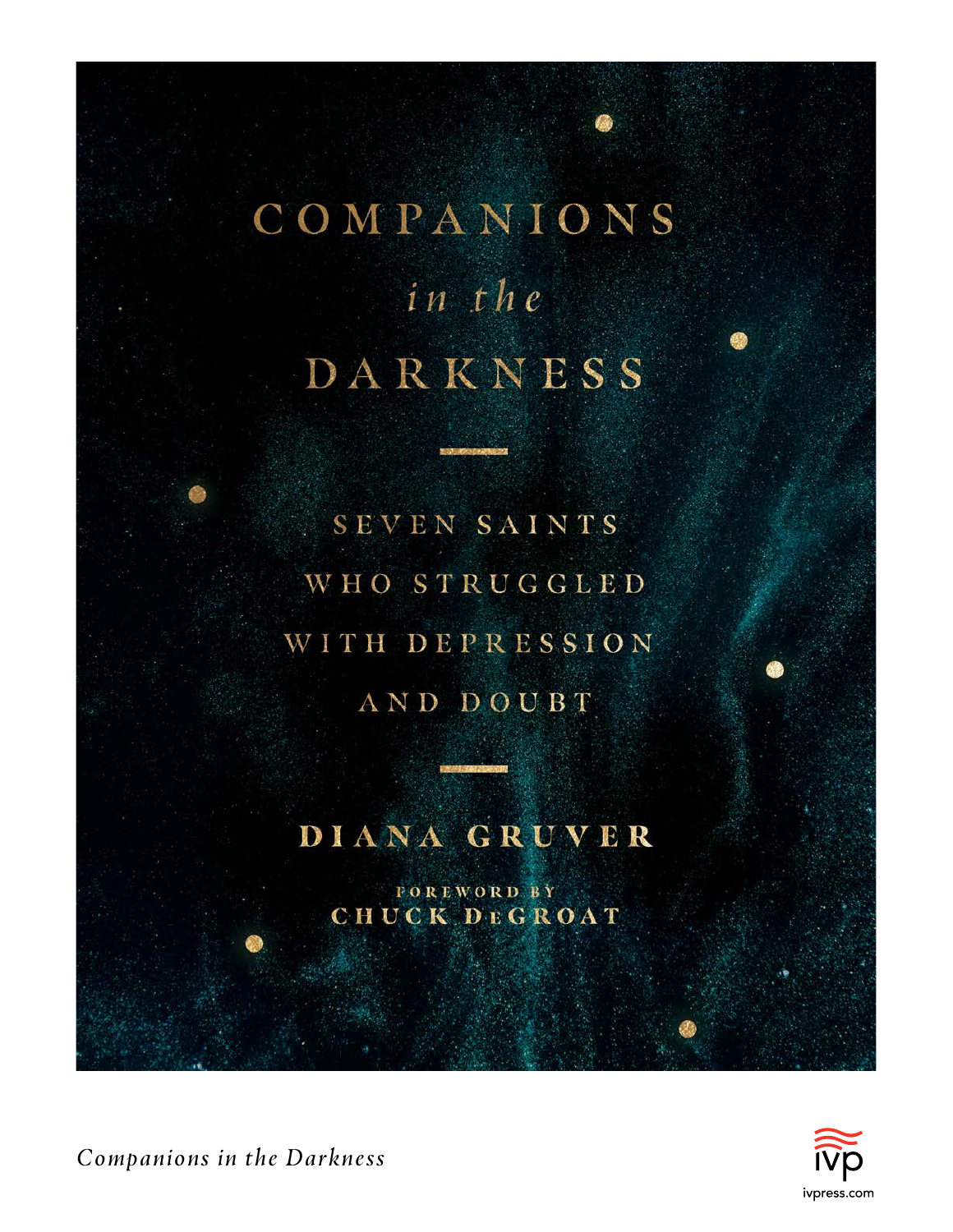#### **INTRODUCTION**

As you begin, reflect on your assumptions about depression. Who or what do you typically assign blame for it? What do you envision as an appropriate road to treatment? What stereotypes or biases might you hold towards those who struggle?

What role do you see stories play in seasons of struggle? Have you experienced a season when stories reached you like nothing else could? How might the presence of the stories in this book speak to the ways we think about, talk about, or experience depression today?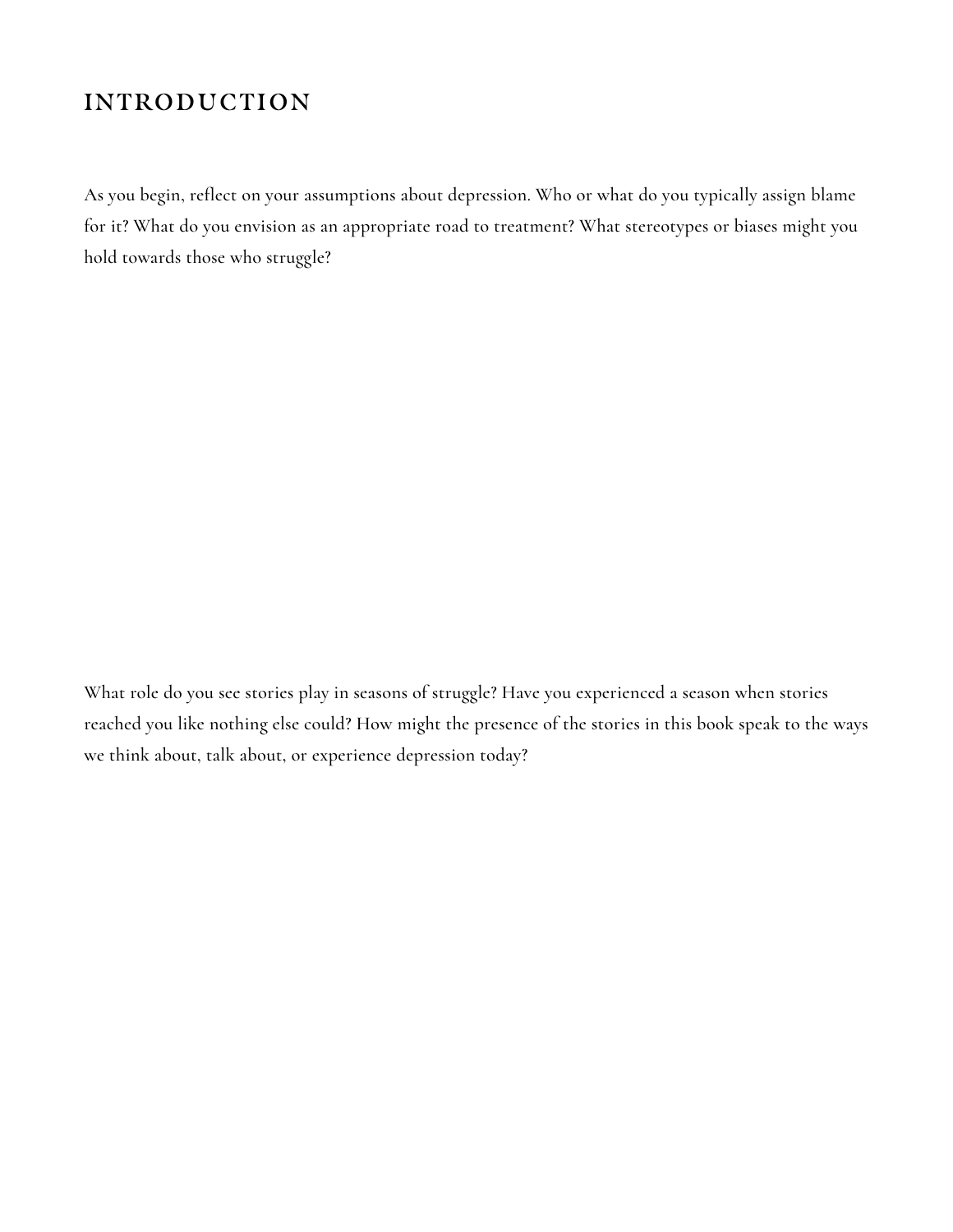#### **CHAPTER 1: Martin Luther**

What resonated most with you in Luther's story? Did anything surprise you?

In the midst of one intense trial, Luther wrote down a note: "You are at school." How have seasons of struggle (depression or otherwise) shaped, taught, and molded you?

What are some of the "simple, physical pleasures of life" that keep you grounded in life's goodness? How can you practice a discipline of paying attention to them?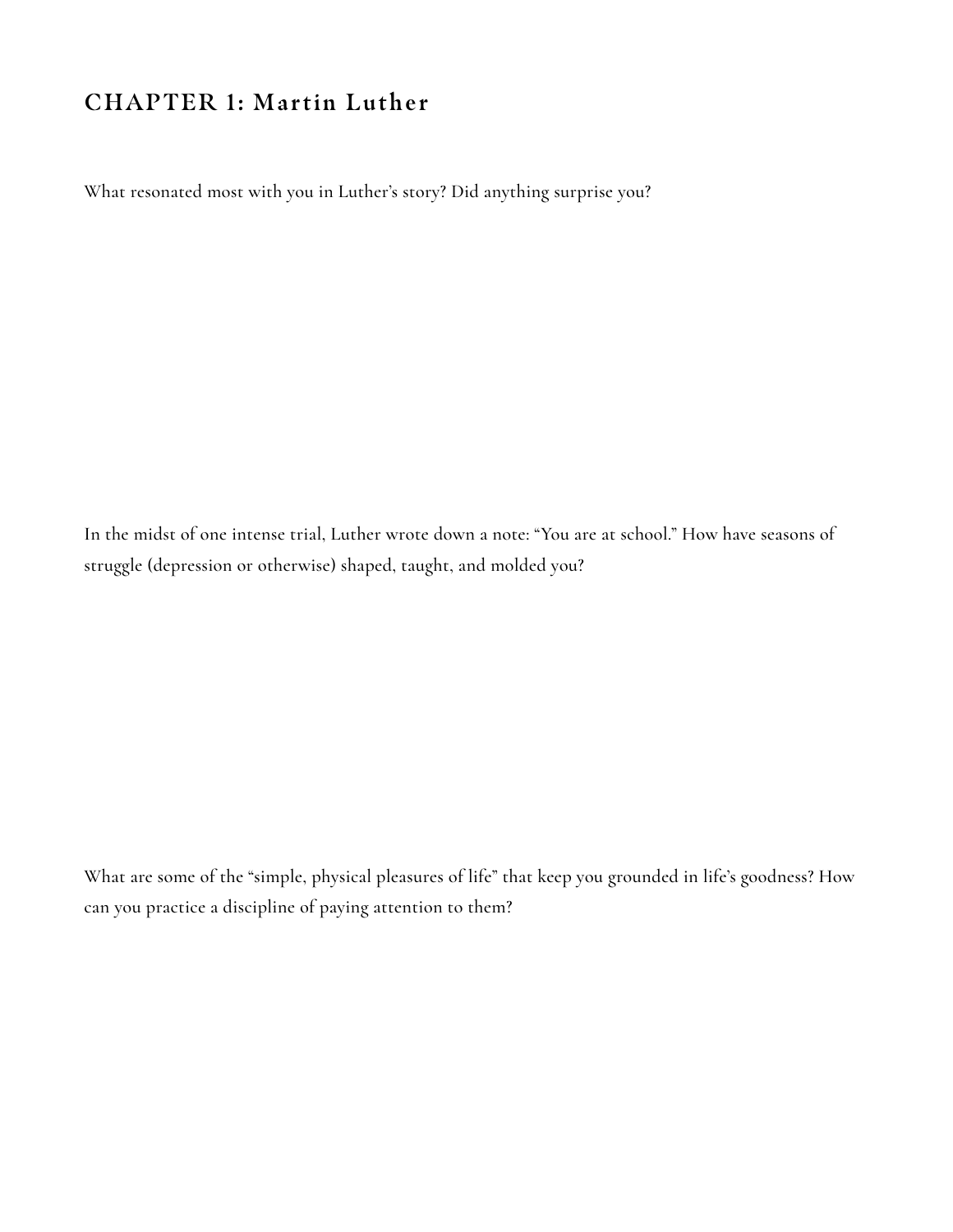#### **CHAPTER 2: Hannah Allen**

What resonated most with you in Hannah Allen's story? Did anything surprise you?

For a time, Hannah found great help in keeping a journal. Do you journal? How have you found it to be helpful for your mental, emotional, and spiritual health?

Hannah suffered from a particular historic type of depression known as "religious melancholy," which included specific symptoms related to her spiritual life. How have you seen depression intertwine with your (or someone else's) spiritual life? How have you seen others respond to this in the past (both positively and negatively)? What wisdom might Hannah and her caretakers offer about how to navigate that?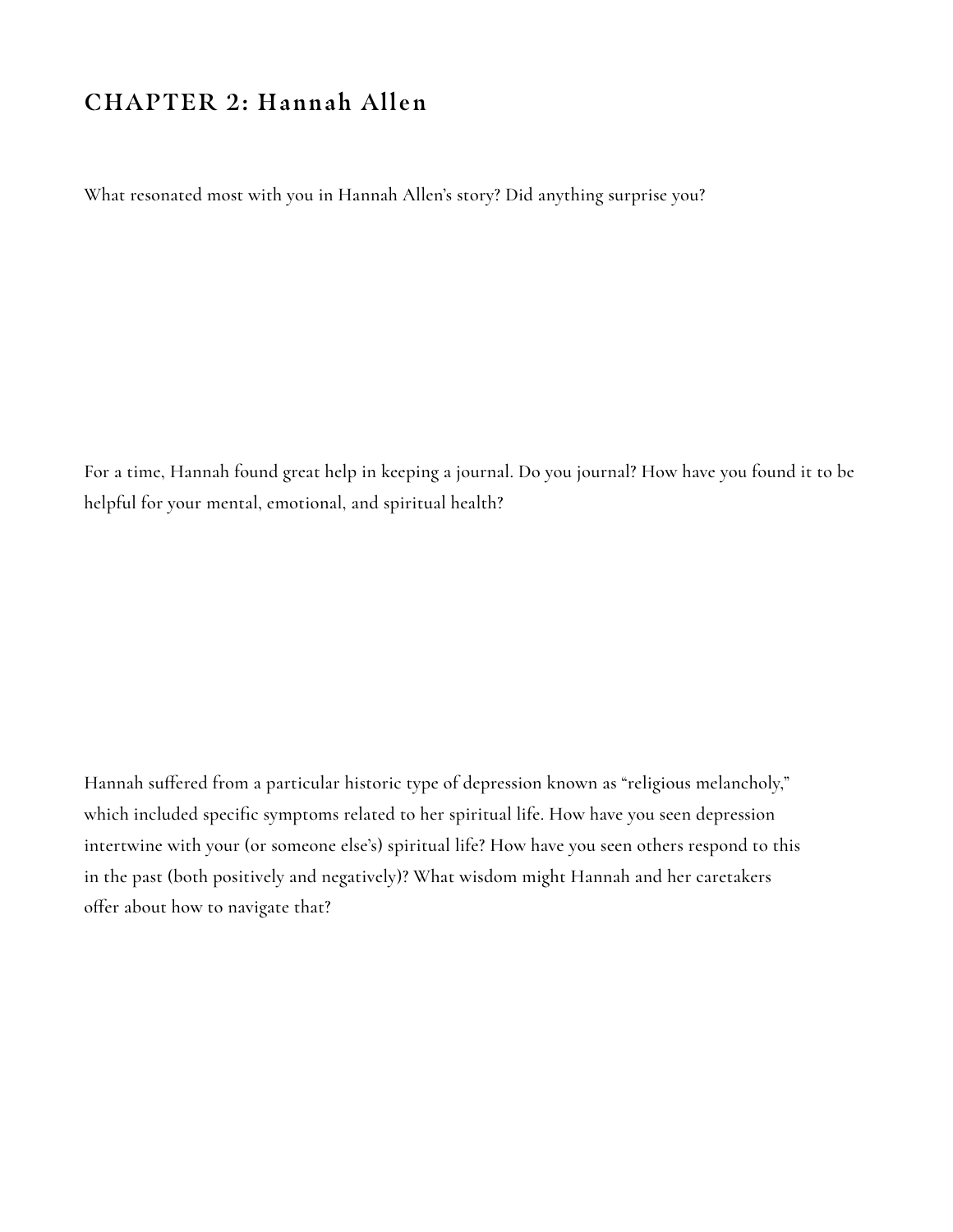#### **CHAPTER 3: David Brainerd**

What resonated most with you in Brainerd's story? Did anything surprise you?

The author briefly mentions the possible bad interplay of Brainerd's spiritual/theological tradition and depression. Do you agree that certain spiritual practices or theological beliefs might (unintentionally) exacerbate depression? How so? How might we safeguard against this?

Brainerd didn't get to see much of the fruit of his faithfulness. How might looking back on his legacy today (and that of the other companions) encourage us when we are depressed, discouraged, and unable to see the fruit of our own faithfulness?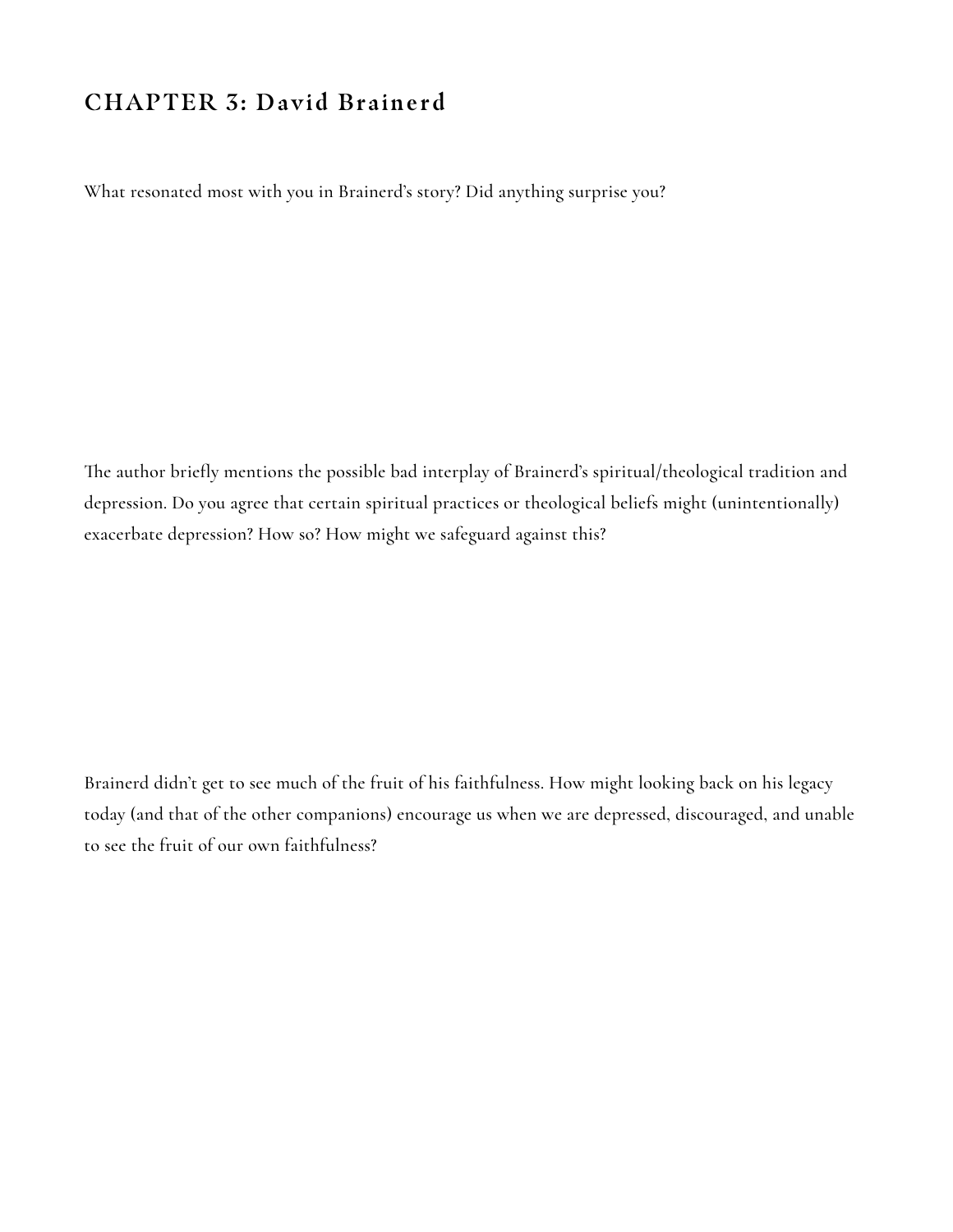#### **CHAPTER 4: William Cowper**

What resonated most with you in Cowper's story? Did anything surprise you?

What are some of the ways Cowper's friends supported and encouraged him in the midst of depression? How does their example inform the way you help those who struggle with depression today?

How did art help Cowper survive depression? Why do you think creating and taking in art has a unique way of reaching us when we're hurting? Have there been any particular pieces of art (visual arts, music, poetry, fiction, etc.) that have helped you in difficult times?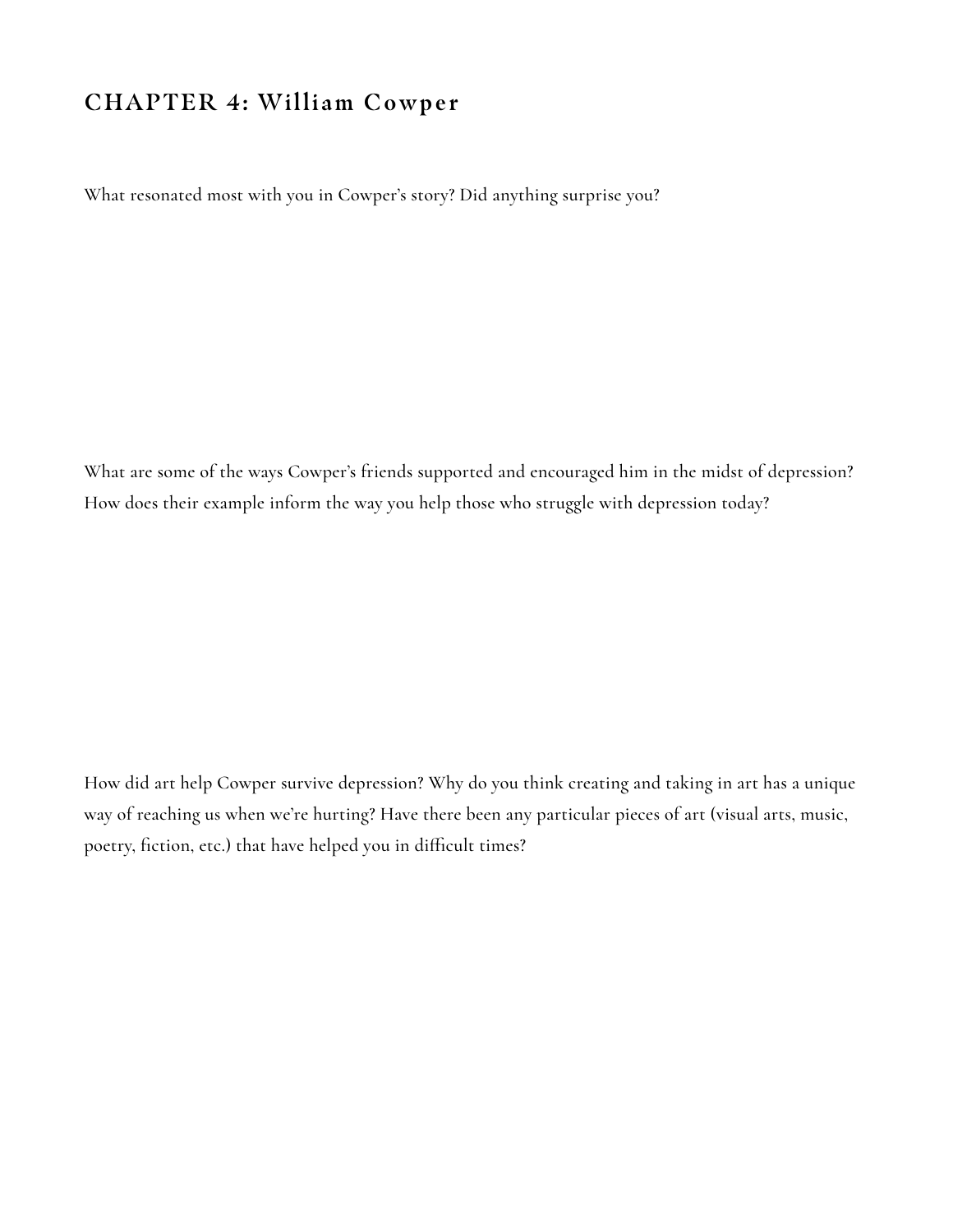#### **CHAPTER 5: Charles Spurgeon**

What resonated most with you in Spurgeon's story? Did anything surprise you?

Have you ever heard a sermon that mentioned mental health? Was it handled helpfully or poorly? How does hearing a pastor or other spiritual leader talk about mental health issues impact both those who struggle and those who care for them? What sort of guidance might Spurgeon offer?

What role and benefit do the words of the Bible offer when we're depressed? How did Spurgeon keep the promises of God close and how did they help him?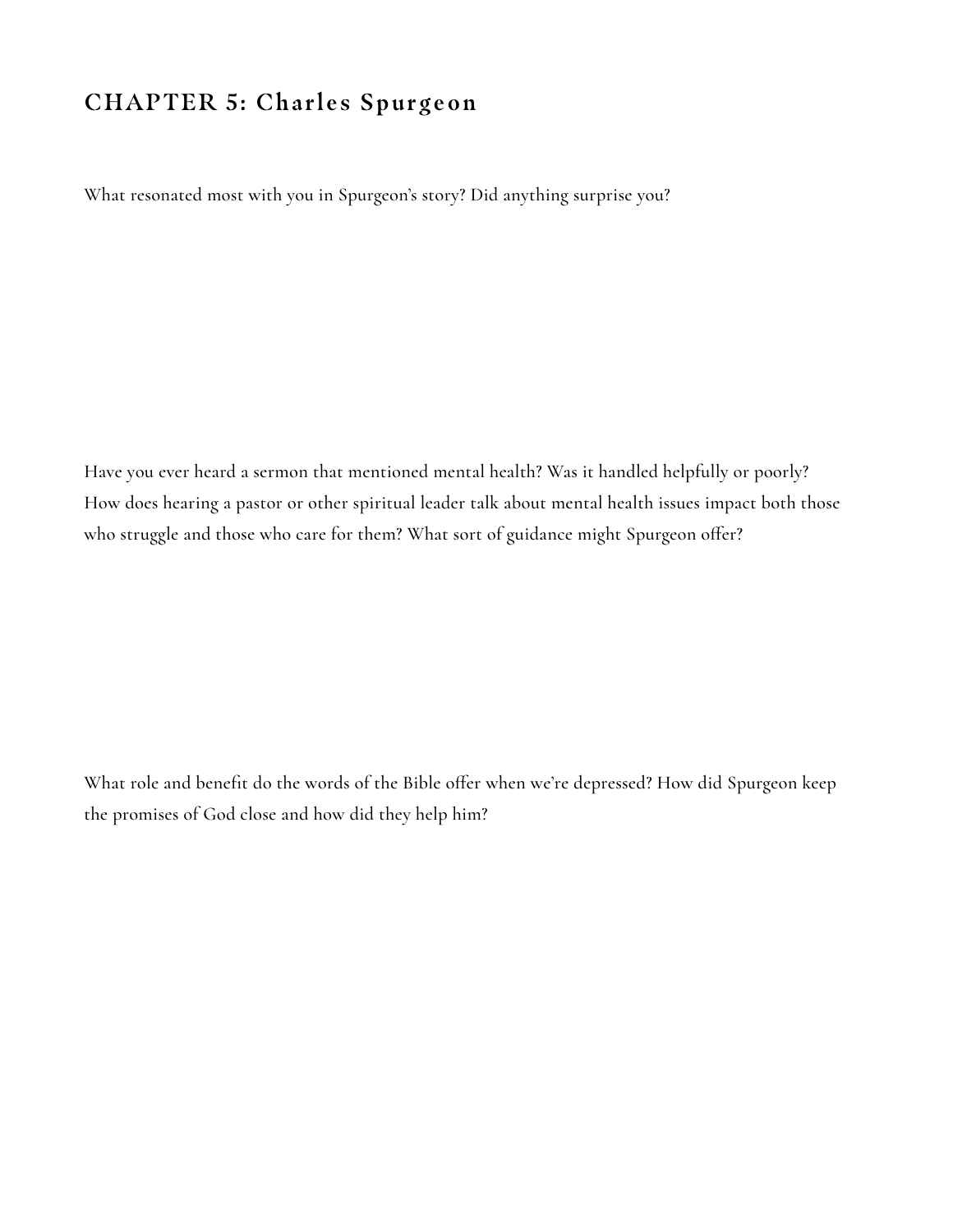#### **CHAPTER 6: Mother Teresa**

What resonated most with you in Mother Teresa's story? Did anything surprise you?

Did you find the revelation of Mother Teresa's interior life shocking? How does the knowledge of her suffering influence the way you see her work?

What did Mother Teresa's story teach you about what it may look like to follow Jesus faithfully "in the dark"?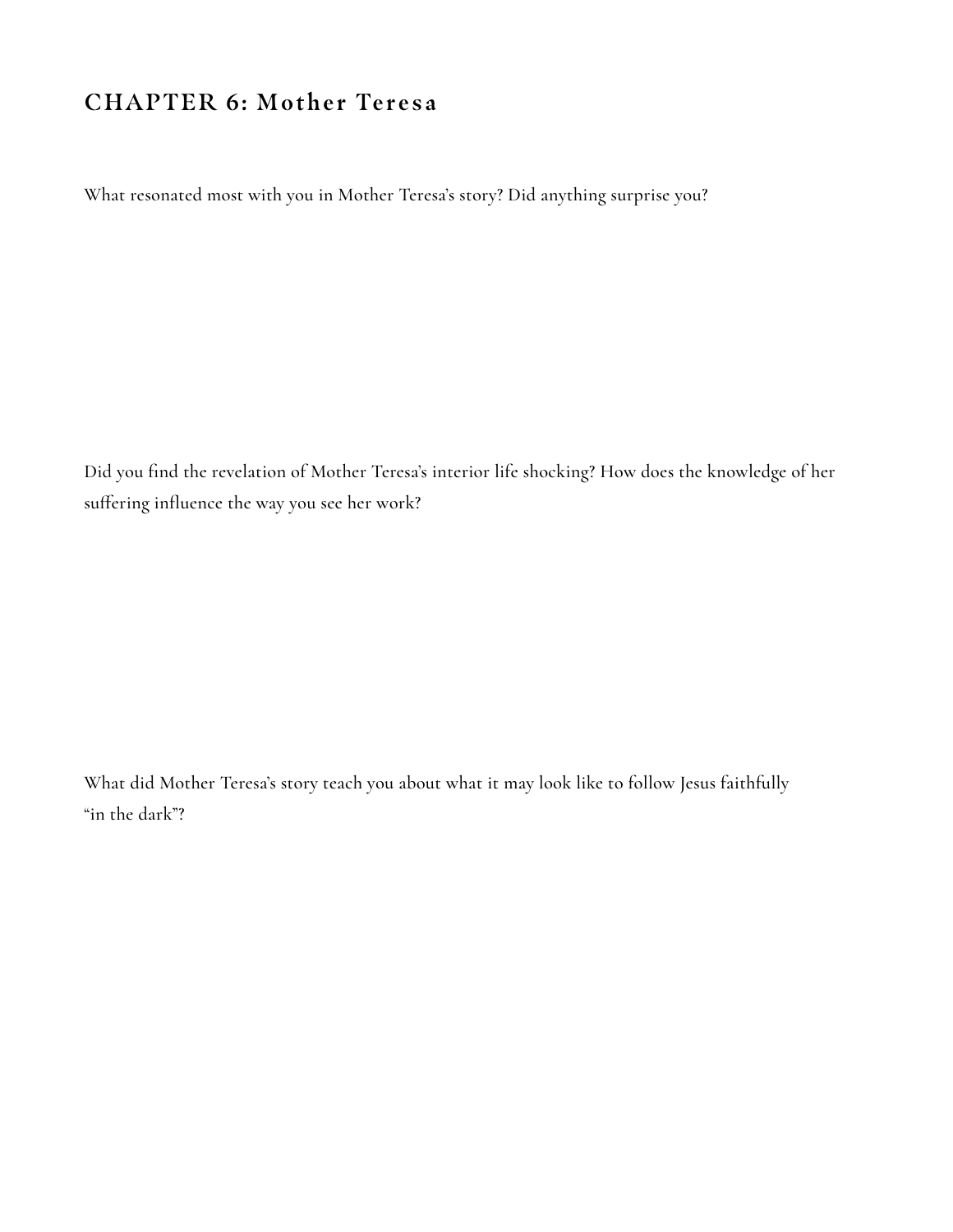## **CHAPTER 7: Martin Luther King Jr.**

What resonated most with you in King's story? Did anything surprise you?

How does an awareness of King's underlying struggles impact the way you view him and his work?

What has enabled you to be resilient in the face of suffering? What are the tools or practices you employ?